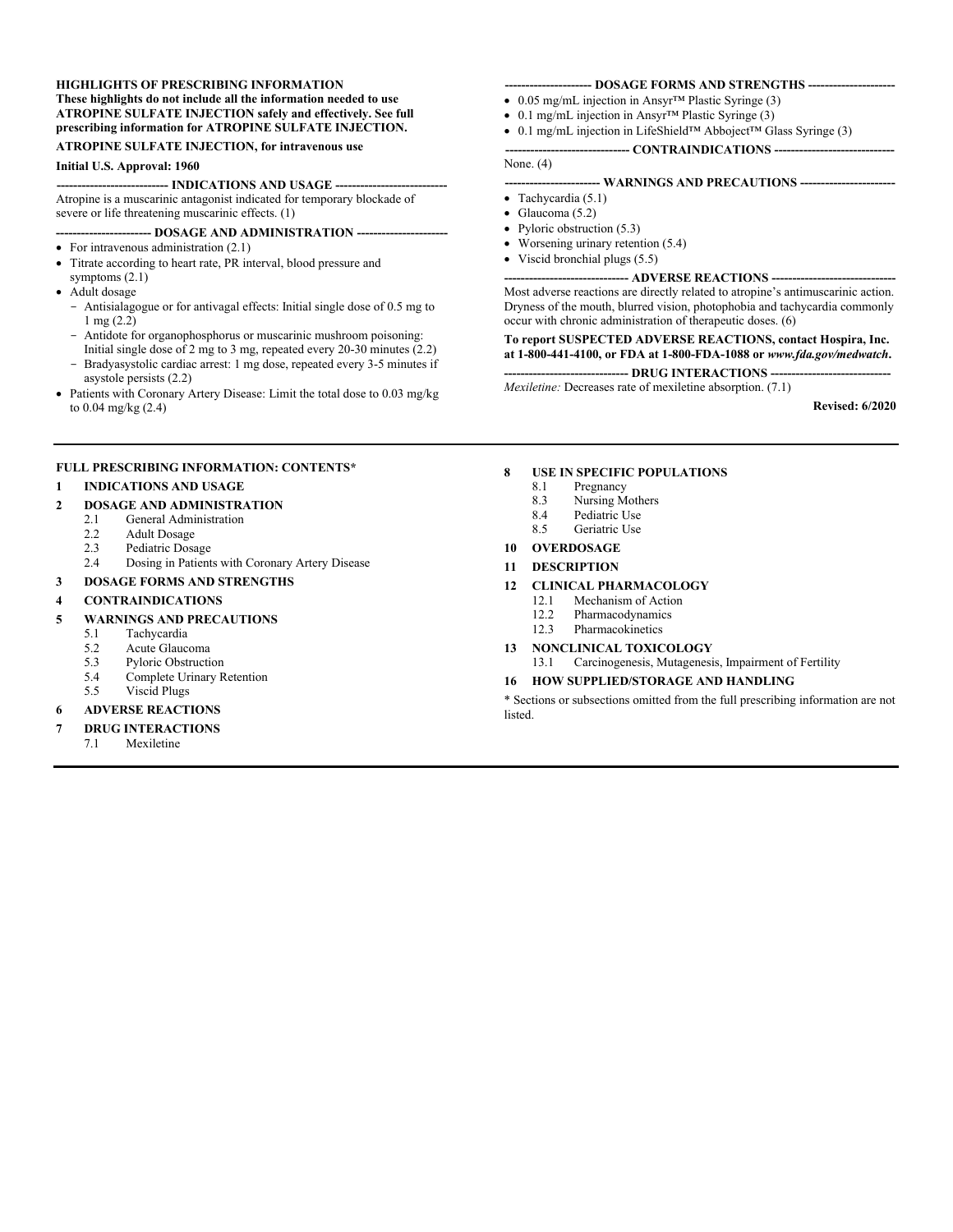## **FULL PRESCRIBING INFORMATION**

## **1 INDICATIONS AND USAGE**

Atropine Sulfate Injection, USP, is indicated for temporary blockade of severe or life threatening muscarinic effects, e.g., as an antisialagogue, an antivagal agent, an antidote for organophosphorus or muscarinic mushroom poisoning, and to treat bradyasystolic cardiac arrest.

## **2 DOSAGE AND ADMINISTRATION**

### **2.1 General Administration**

Parenteral drug products should be inspected visually for particulate matter and discoloration prior to administration, whenever solution and container permit. Do not administer unless solution is clear and seal is intact. Each syringe is intended for single dose only. Discard unused portion.

For intravenous administration.

Titrate based on heart rate, PR interval, blood pressure and symptoms.

### **2.2 Adult Dosage**

| Use                                                  | Dose (adults)       | Repeat                                              |  |  |  |
|------------------------------------------------------|---------------------|-----------------------------------------------------|--|--|--|
| Antisialagogue or other antivagal                    | $\vert$ 0.5 to 1 mg | 1-2 hours                                           |  |  |  |
| Organophosphorus or muscarinic<br>mushroom poisoning | 2 to 3 mg           | 20-30 minutes                                       |  |  |  |
| Bradyasystolic cardiac arrest                        | l mg                | $\frac{3-5}{3}$ minutes; 3 mg maximum<br>total dose |  |  |  |

|  | <b>Table 1: Recommended Dosage</b> |  |
|--|------------------------------------|--|
|  |                                    |  |

## **2.3 Pediatric Dosage**

Dosing in pediatric populations has not been well studied. Usual initial dose is 0.01 to 0.03 mg/kg.

## **2.4 Dosing in Patients with Coronary Artery Disease**

Limit the total dose of atropine sulfate to 0.03 mg/kg to 0.04 mg/kg [see Warnings and Precautions (5.1)].

## **3 DOSAGE FORMS AND STRENGTHS**

Injection: 0.05 mg/mL and 0.1 mg/mL in Ansyr™ Plastic Syringes.

Injection: 0.1 mg/mL in LifeShield™ Abboject™ Glass Syringes.

## **4 CONTRAINDICATIONS**

None.

## **5 WARNINGS AND PRECAUTIONS**

## **5.1 Tachycardia**

When the recurrent use of atropine is essential in patients with coronary artery disease, the total dose should be restricted to 2 to 3 mg (maximum 0.03 to 0.04 mg/kg) to avoid the detrimental effects of atropine-induced tachycardia on myocardial oxygen demand.

## **5.2 Acute Glaucoma**

Atropine may precipitate acute glaucoma.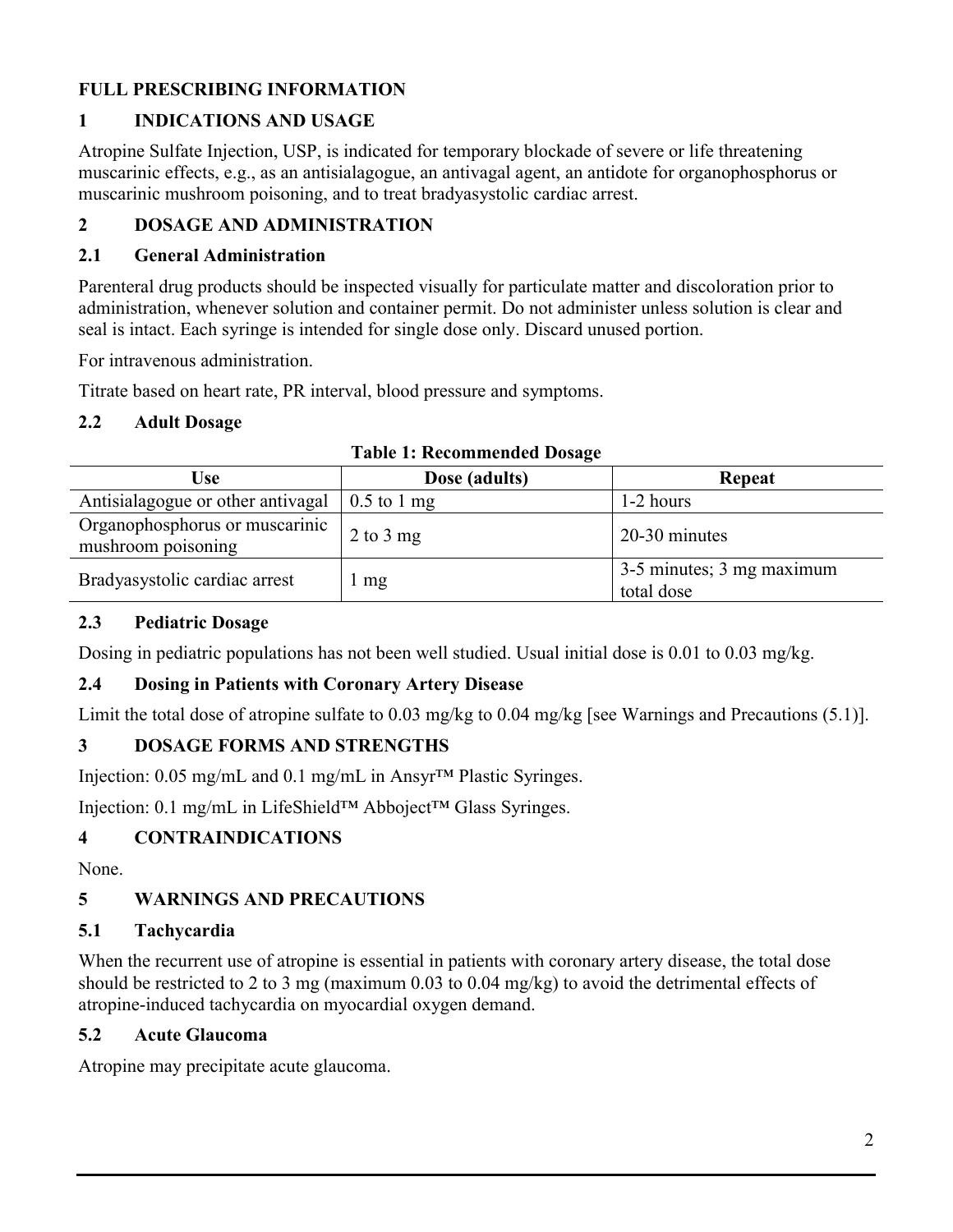### **5.3 Pyloric Obstruction**

Atropine may convert partial organic pyloric stenosis into complete obstruction.

### **5.4 Complete Urinary Retention**

Atropine may lead to complete urinary retention in patients with prostatic hypertrophy.

### **5.5 Viscid Plugs**

Atropine may cause inspissation of bronchial secretions and formation of viscid plugs in patients with chronic lung disease.

## **6 ADVERSE REACTIONS**

The following adverse reactions have been identified during post-approval use of atropine sulfate. Because these reactions are reported voluntarily from a population of uncertain size, it is not always possible to reliably estimate their frequency or establish a causal relationship to drug exposure.

Most of the side effects of atropine are directly related to its antimuscarinic action. Dryness of the mouth, blurred vision, photophobia and tachycardia commonly occur. Anhidrosis can produce heat intolerance. Constipation and difficulty in micturition may occur in elderly patients. Occasional hypersensitivity reactions have been observed, especially skin rashes which in some instances progressed to exfoliation.

## **7 DRUG INTERACTIONS**

### **7.1 Mexiletine**

Atropine Sulfate Injection decreased the rate of mexiletine absorption without altering the relative oral bioavailability; this delay in mexiletine absorption was reversed by the combination of atropine and intravenous metoclopramide during pretreatment for anesthesia.

## **8 USE IN SPECIFIC POPULATIONS**

## **8.1 Pregnancy**

Animal reproduction studies have not been conducted with atropine. It also is not known whether atropine can cause fetal harm when given to a pregnant woman or can affect reproduction capacity.

## **8.3 Nursing Mothers**

Trace amounts of atropine was found in breast milk. The clinical impact of this is not known.

## **8.4 Pediatric Use**

Recommendations for use in pediatric patients are not based on clinical trials.

## **8.5 Geriatric Use**

An evaluation of current literature revealed no clinical experience identifying differences in response between elderly and younger patients. In general, dose selection for an elderly patient should be cautious, usually starting at the low end of the dosing range, reflecting the greater frequency of decreased hepatic, renal, or cardiac function, and of concomitant disease or other drug therapy.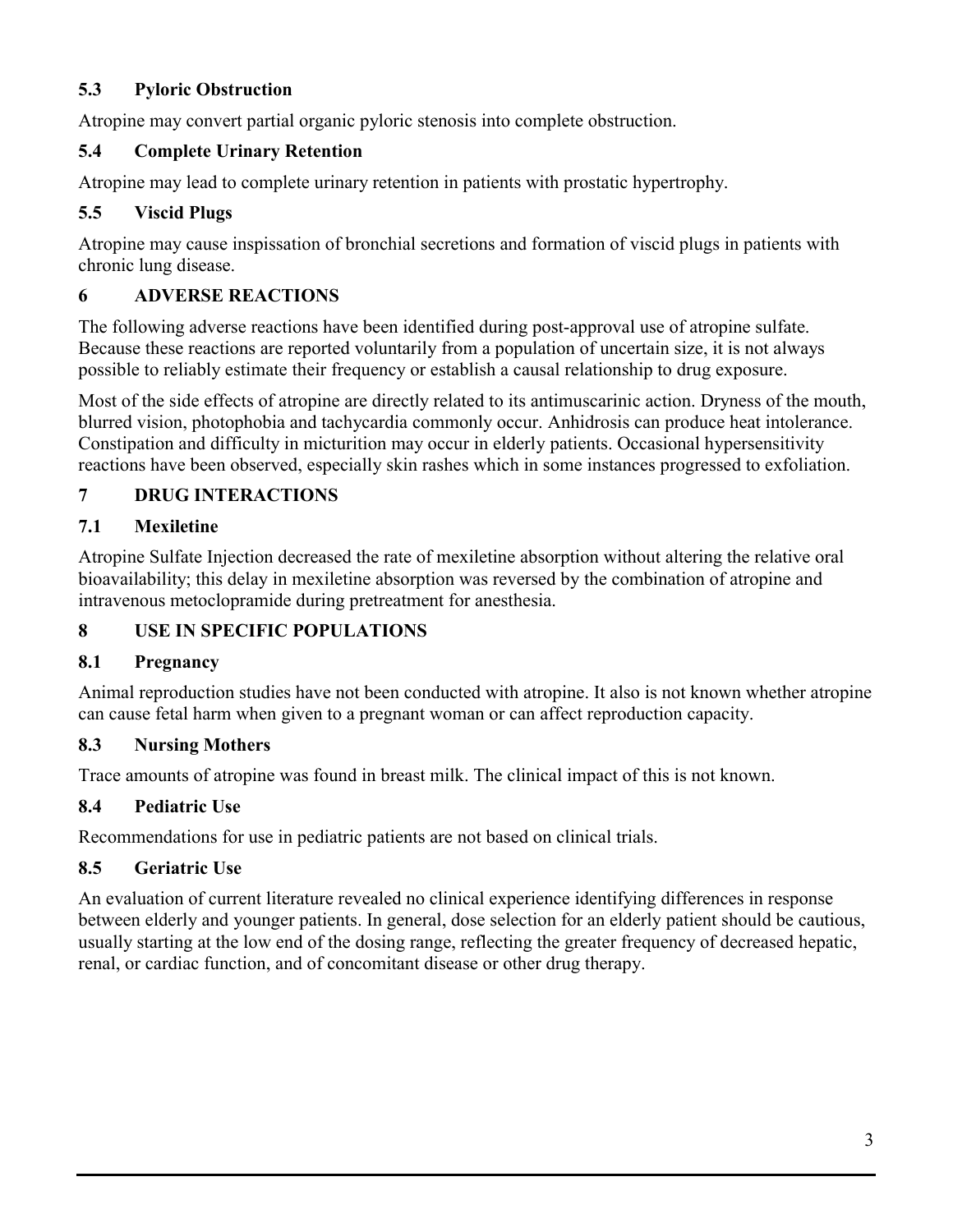## **10 OVERDOSAGE**

Excessive dosing may cause palpitation, dilated pupils, difficulty in swallowing, hot dry skin, thirst, dizziness, restlessness, tremor, fatigue and ataxia. Toxic doses lead to restlessness and excitement, hallucinations, delirium and coma. Depression and circulatory collapse occur only with severe intoxication. In such cases, blood pressure declines and death due to respiratory failure may ensue following paralysis and coma.

The fatal adult dose of atropine is not known. In pediatric populations, 10 mg or less may be fatal.

In the event of toxic overdosage, a short acting barbiturate or diazepam may be given as needed to control marked excitement and convulsions. Large doses for sedation should be avoided because central depressant action may coincide with the depression occurring late in atropine poisoning. Central stimulants are not recommended.

Physostigmine, given as an atropine antidote by slow intravenous injection of 1 to 4 mg (0.5 to 1 mg in pediatric populations), rapidly abolishes delirium and coma caused by large doses of atropine. Since physostigmine is rapidly destroyed, the patient may again lapse into coma after one to two hours, and repeated doses may be required.

Artificial respiration with oxygen may be necessary. Ice bags and alcohol sponges help to reduce fever, especially in pediatric populations.

Atropine is not removed by dialysis.

## **11 DESCRIPTION**

Atropine Sulfate Injection, USP is a sterile, nonpyrogenic isotonic solution of atropine sulfate monohydrate in water for injection with sodium chloride sufficient to render the solution isotonic. It is administered parenterally by intravenous injection.

Each milliliter (mL) contains 0.1 mg (adult strength) or 0.05 mg (pediatric strength) of atropine sulfate monohydrate equivalent to 0.083 mg (adult strength) or 0.042 mg (pediatric strength) of atropine, and sodium chloride, 9 mg. May contain sodium hydroxide and/or sulfuric acid for pH adjustment 0.308 mOsmol/mL (calc.). pH 3.0 to 6.5.

Sodium chloride added to render the solution isotonic for injection of the active ingredient is present in amounts insufficient to affect serum electrolyte balance of sodium  $(Na^{+})$  and chloride  $(Cl^{-})$  ions.

The solution contains no bacteriostat, antimicrobial agent or added buffer (except for pH adjustment) and is intended for use only as a single-dose injection. When smaller doses are required the unused portion should be discarded.

Atropine Sulfate, USP is chemically designated  $1\alpha$  H,  $5\alpha$  H-Tropan-3- $\alpha$ -ol ( $\pm$ )-tropate (ester), sulfate (2:1) (salt) monohydrate,  $(C_{17}H_{23}NO_3)_2$  H<sub>2</sub>SO<sub>4</sub> H<sub>2</sub>O, colorless crystals or white crystalline powder very soluble in water. It has the following structural formula: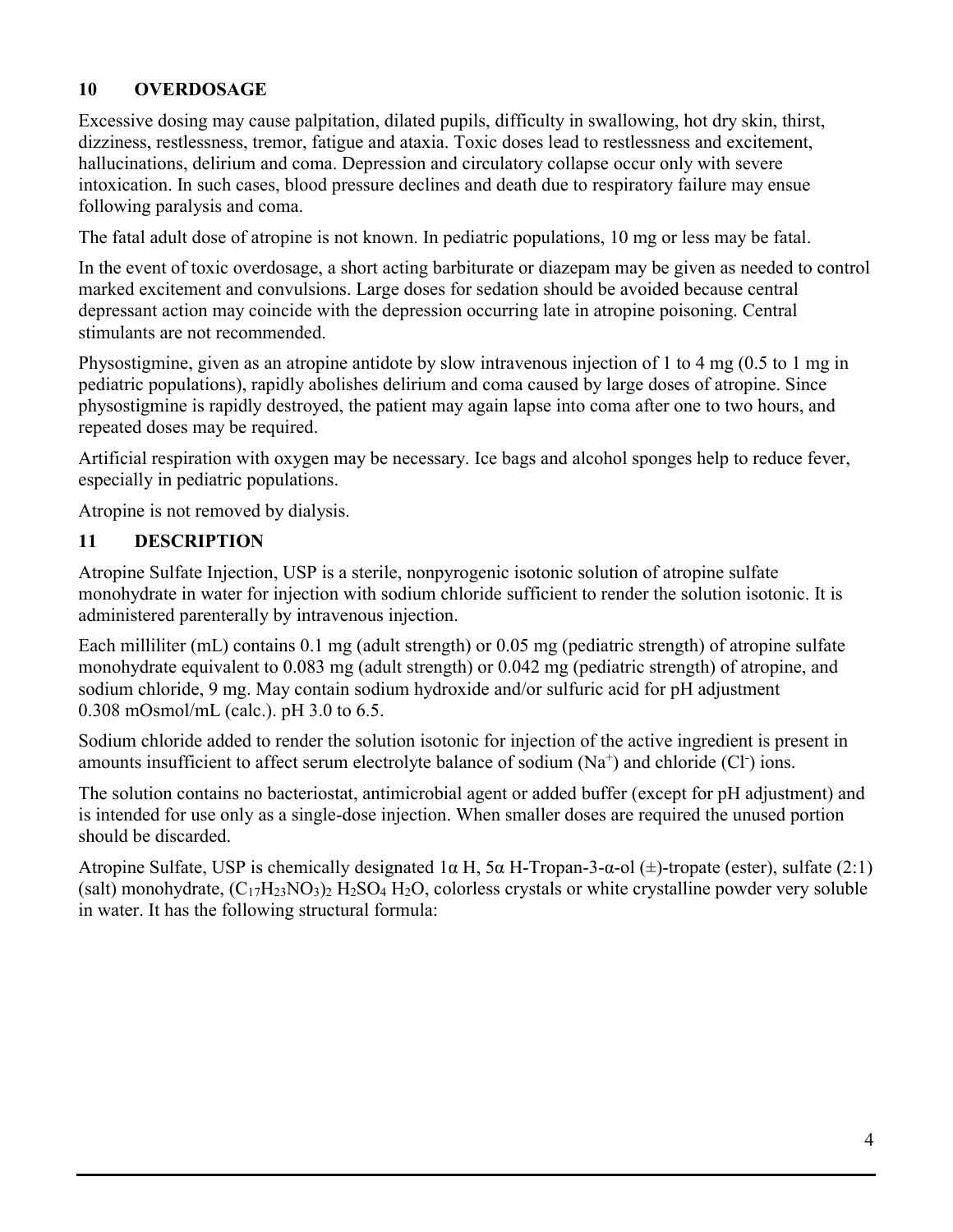

Atropine, a naturally occurring belladonna alkaloid, is a racemic mixture of equal parts of d- and 1-hyocyamine, whose activity is due almost entirely to the levo isomer of the drug.

Sodium Chloride, USP is chemically designated NaCl, a white crystalline powder freely soluble in water.

The Ansyr™ syringe is molded from a specially formulated polypropylene. Water permeates from inside the container at an extremely slow rate which will have an insignificant effect on solution concentration over the expected shelf life. Solutions in contact with the plastic container may leach out certain chemical components from the plastic in very small amounts; however, biological testing was supportive of the safety of the syringe material.

## **12 CLINICAL PHARMACOLOGY**

### **12.1 Mechanism of Action**

Atropine is an antimuscarinic agent since it antagonizes the muscarine-like actions of acetylcholine and other choline esters.

Atropine inhibits the muscarinic actions of acetylcholine on structures innervated by postganglionic cholinergic nerves, and on smooth muscles which respond to endogenous acetylcholine but are not so innervated. As with other antimuscarinic agents, the major action of atropine is a competitive or surmountable antagonism which can be overcome by increasing the concentration of acetylcholine at receptor sites of the effector organ (e.g., by using anticholinesterase agents which inhibit the enzymatic destruction of acetylcholine). The receptors antagonized by atropine are the peripheral structures that are stimulated or inhibited by muscarine (i.e., exocrine glands and smooth and cardiac muscle). Responses to postganglionic cholinergic nerve stimulation also may be inhibited by atropine but this occurs less readily than with responses to injected (exogenous) choline esters.

## **12.2 Pharmacodynamics**

Atropine-induced parasympathetic inhibition may be preceded by a transient phase of stimulation, especially on the heart where small doses first slow the rate before characteristic tachycardia develops due to paralysis of vagal control. Atropine exerts a more potent and prolonged effect on heart, intestine and bronchial muscle than scopolamine, but its action on the iris, ciliary body and certain secretory glands is weaker than that of scopolamine. Unlike the latter, atropine in clinical doses does not depress the central nervous system but may stimulate the medulla and higher cerebral centers. Although mild vagal excitation occurs, the increased respiratory rate and (sometimes) increased depth of respiration produced by atropine are more probably the result of bronchiolar dilatation. Accordingly, atropine is an unreliable respiratory stimulant and large or repeated doses may depress respiration.

Adequate doses of atropine abolish various types of reflex vagal cardiac slowing or asystole. The drug also prevents or abolishes bradycardia or asystole produced by injection of choline esters,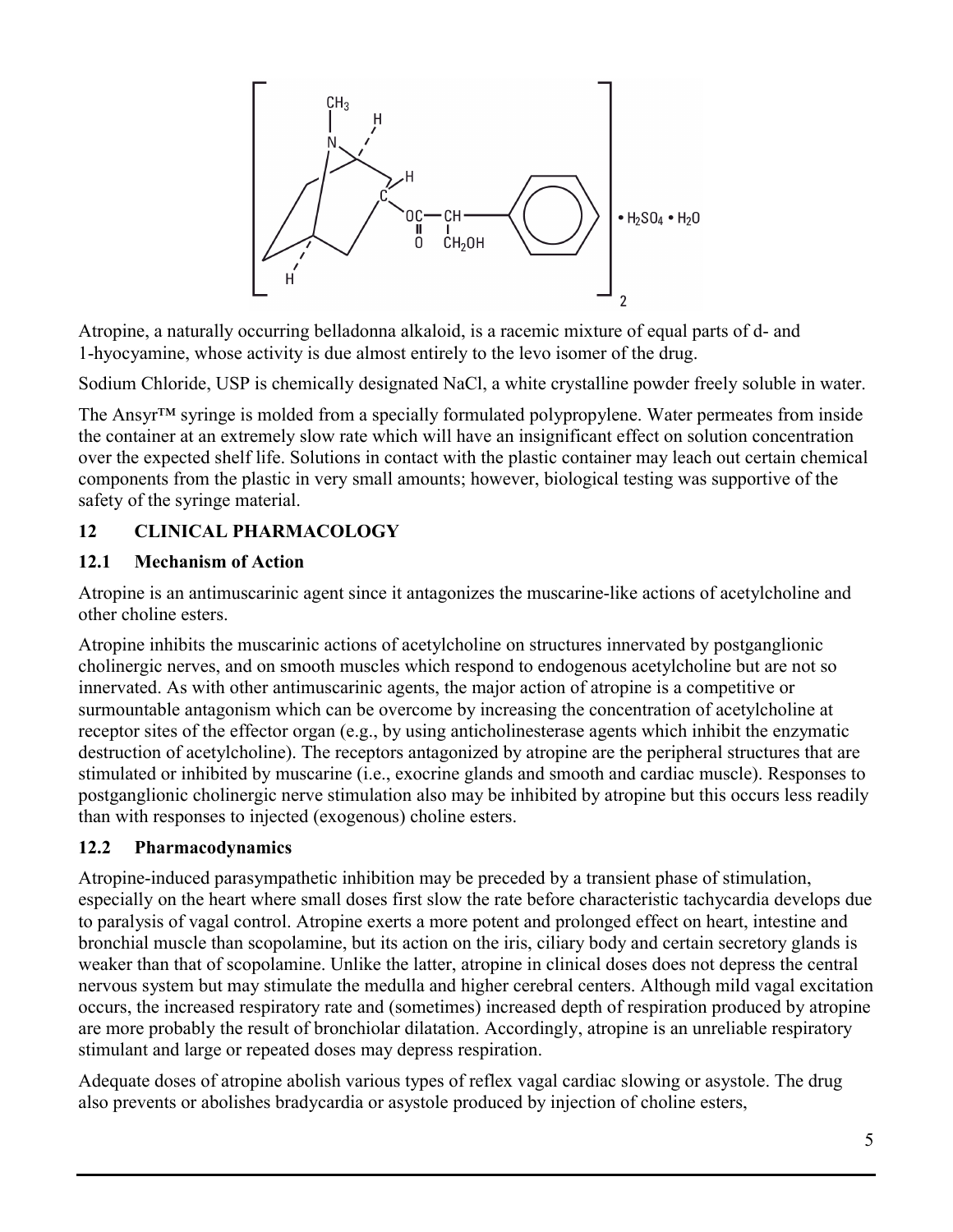anticholinesterase agents or other parasympathomimetic drugs, and cardiac arrest produced by stimulation of the vagus. Atropine also may lessen the degree of partial heart block when vagal activity is an etiologic factor. In some patients with complete heart block, the idioventricular rate may be accelerated by atropine; in others, the rate is stabilized. Occasionally a large dose may cause atrioventricular (A-V) block and nodal rhythm.

Atropine Sulfate Injection, USP in clinical doses counteracts the peripheral dilatation and abrupt decrease in blood pressure produced by choline esters. However, when given by itself, atropine does not exert a striking or uniform effect on blood vessels or blood pressure. Systemic doses slightly raise systolic and lower diastolic pressures and can produce significant postural hypotension. Such doses also slightly increase cardiac output and decrease central venous pressure. Occasionally, therapeutic doses dilate cutaneous blood vessels, particularly in the "blush" area (atropine flush), and may cause atropine "fever" due to suppression of sweat gland activity in infants and small children.

The effects of intravenous atropine on heart rate (maximum heart rate) and saliva flow (minimum flow) after intravenous administration (rapid, constant infusion over 3 min.) are delayed by 7 to 8 minutes after drug administration and both effects are non-linearly related to the amount of drug in the peripheral compartment. Changes in plasma atropine levels following intramuscular administration (0.5 to 4 mg doses) and heart rate are closely overlapped but the time course of the changes in atropine levels and behavioral impairment indicates that pharmacokinetics is not the primary rate-limiting mechanism for the central nervous system effect of atropine.

## **12.3 Pharmacokinetics**

Atropine disappears rapidly from the blood following injection and is distributed throughout the body. Exercise, both prior to and immediately following intramuscular administration of atropine, significantly increases the absorption of atropine due to increased perfusion in the muscle and significantly decreases the clearance of atropine. The pharmacokinetics of atropine is nonlinear after intravenous administration of 0.5 to 4 mg. Atropine's plasma protein binding is about 44% and saturable in the 2-20 μg/mL concentration range. Atropine readily crosses the placental barrier and enters the fetal circulation, but is not found in amniotic fluid. Much of the drug is destroyed by enzymatic hydrolysis, particularly in the liver; from 13 to 50% is excreted unchanged in the urine. Traces are found in various secretions, including milk. The major metabolites of atropine are noratropine, atropin-n-oxide, tropine, and tropic acid. The metabolism of atropine is inhibited by organophosphate pesticides.

## **Specific Populations**

The elimination half-life of atropine is more than doubled in children under two years and the elderly (>65 years old) compared to other age groups. There is no gender effect on the pharmacokinetics and pharmacodynamics (heart rate changes) of atropine.

## **13 NONCLINICAL TOXICOLOGY**

## **13.1 Carcinogenesis, Mutagenesis, Impairment of Fertility**

Studies have not been performed to evaluate the carcinogenic or mutagenic potential of atropine or its potential to affect fertility adversely.